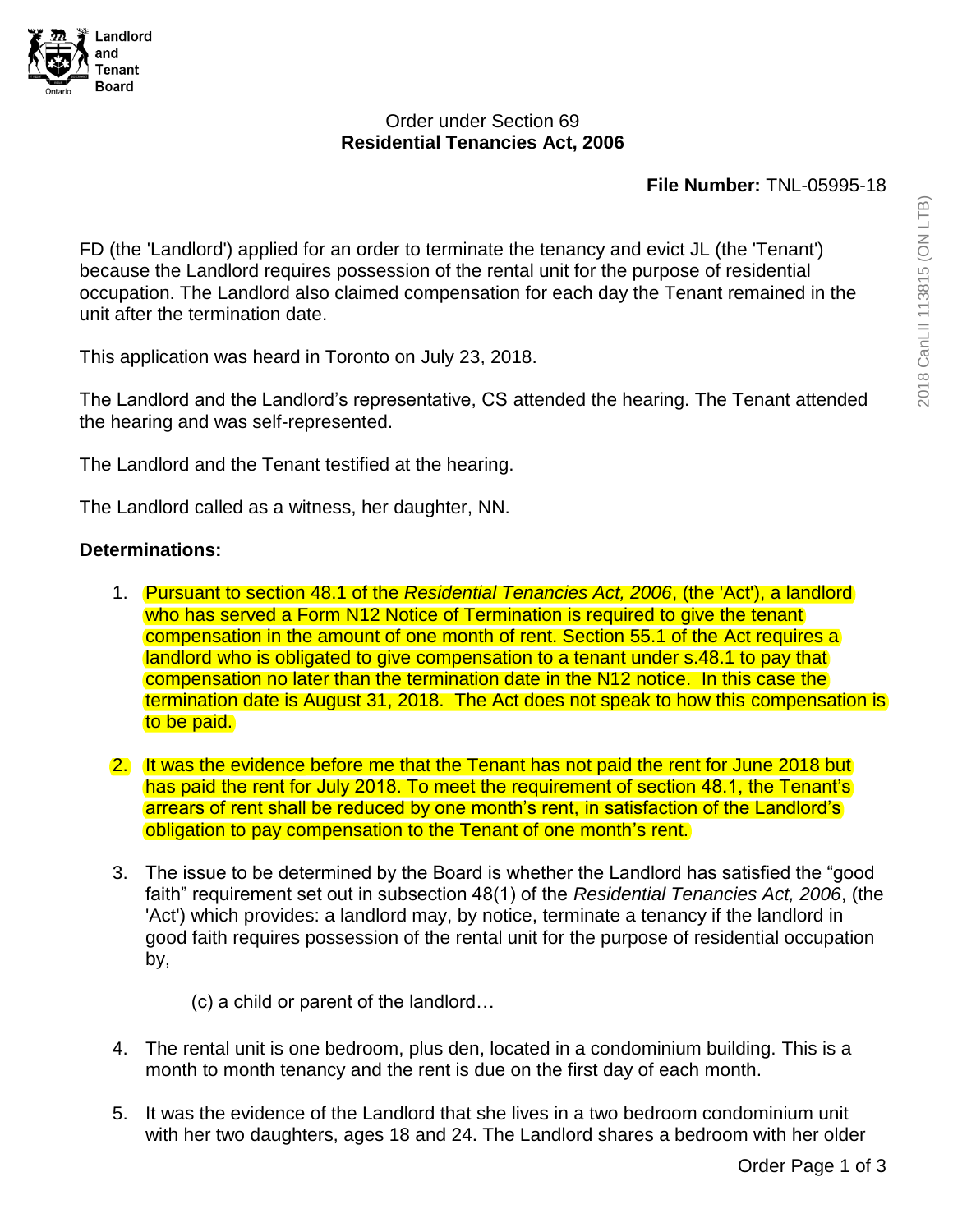daughter and they sleep in the same bed. The Landlord testified that the living space is too tight. The Landlord's daughter, NN returned from Korea in October 2017 and wanted to move into the unit, but she could not because the Tenant was living in the unit. NN is currently not working and will not pay rent until she starts working. NN will get a roommate to share the living expenses of the unit.

- 6. It was the evidence of the Landlord's daughter, NN that she currently lives with her mother (Landlord) and her sister in a two bedroom unit. She has been sharing a room with her mother for ten months and finds it very cramped and their schedules clash. She no longer wants to sleep in the same bed as her mother. She was living in South Korea for a year and teaching. When she returned from South Korea she wanted to find a job so she could move out. However, she has not found a job and Toronto has become very expensive. Once she finds a job, she will be paying rent and is looking for a roommate to share the rent.
- 7. The Tenant sought to challenge the validity of the notice of termination and believed that the notice was not given in good faith.
- 8. It was the evidence of the Tenant that the Landlord is trying to increase the rent and their relationship soured. The Tenant says that he needs more time to move out of the unit and he thinks that the Landlord's daughter is moving into the unit.
- 9. In the leading case law involving a landlord's own use application, *Salter* v. *Beljinac*, [2001], O.J. No. 2792 (Div. Ct.). the Divisional Court held that:

the test of good faith is genuine intention to occupy the premises and not the reasonableness of the landlord's proposal…

- 10. The case law in this area establishes that the test is determined by considering the intention of the person named in the application. If that person genuinely intends to reside in the unit then the notice is given in good faith.
- 11. Based on the evidence adduced at the hearing, I am satisfied that the Landlord's daughter genuinely intends to move into the rental unit. I have no reason to doubt that NN was not being forthright about her intentions to move in and live in the unit. I find it reasonable that NN at the age of 24 would want to live on her own and not share a room with her mother. I was not persuaded by the Tenant's evidence that the Landlord wants him to move out so she can raise the rent. Therefore, I am satisfied the Landlord has met the "good faith" requirement set out in subsection 48(1) of the Act.
- 12. The Tenant requested until September 30, 2018 to move out of the unit. The Tenant is a manager of a gym and has a monthly income of almost \$3,000.00. He has lived in the unit for almost three years. The Tenant says that for the past month he has been looking for a new place to live.
- 13. The Landlord opposed any delay in terminating the tenancy and submitted that the Tenant has already been given sixty days.